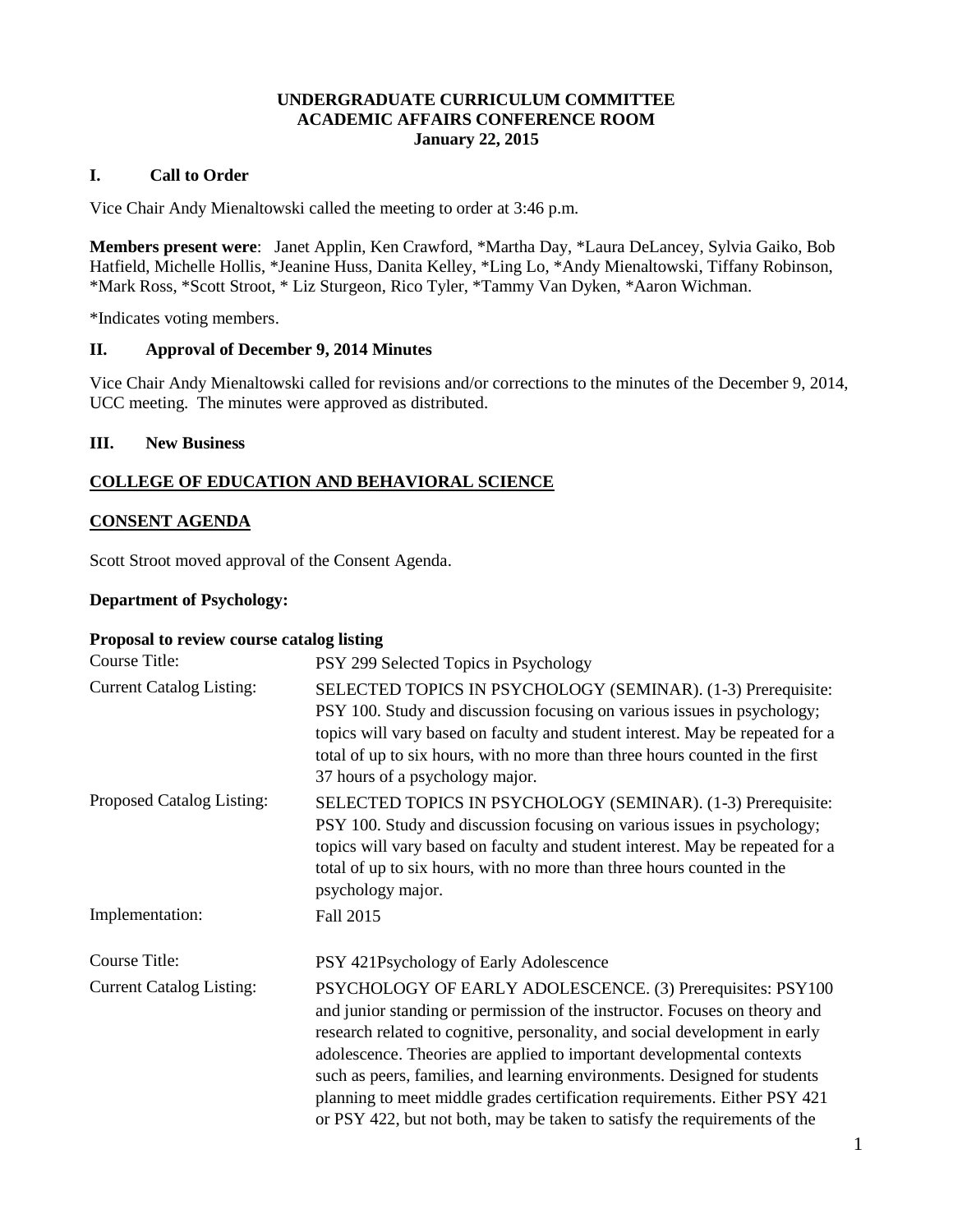|                           | psychology major or minor. PSY 421 may not be used to satisfy the<br>Developmental Course Category restricted elective requirement of the<br>major.                                                                                                                                                                                                                                                                                                                                                                                                                    |
|---------------------------|------------------------------------------------------------------------------------------------------------------------------------------------------------------------------------------------------------------------------------------------------------------------------------------------------------------------------------------------------------------------------------------------------------------------------------------------------------------------------------------------------------------------------------------------------------------------|
| Proposed Catalog Listing: | PSYCHOLOGY OF EARLY ADOLESCENCE. (3) Prerequisites: PSY<br>100 and junior standing or permission of the instructor. Focuses on theory<br>and research related to cognitive, personality, and social development in<br>early adolescence. Theories are applied to important developmental<br>contexts such as peers, families, and learning environments. Designed for<br>students planning to meet middle grades certification requirements. Either<br>PSY 421 or PSY 422, but not both, may be taken to satisfy the<br>requirements of the psychology major or minor. |
| Implementation:           | Fall 2015                                                                                                                                                                                                                                                                                                                                                                                                                                                                                                                                                              |

Aaron Wichman seconded the motion. The Consent Agenda was approved.

# **ACTION AGENDA**

Aaron Wichman moved approval of the following **proposal to revise a course number from the School of Teacher Education:**

| Course Title:                                         | EDU 300 Becoming an Effective Global Citizen |  |
|-------------------------------------------------------|----------------------------------------------|--|
| <b>Current Course Number:</b>                         | <b>EDU 300</b>                               |  |
| Proposed Course Number:                               | <b>EDU</b> 200                               |  |
| Implementation:                                       | Summer 2015                                  |  |
| *See revised proposal for revisions.                  |                                              |  |
| Scott Stroot seconded the motion. The motion carried. |                                              |  |

Aaron Wichman moved approval of the following **proposal to create a new course from the Department of Psychology:**

| Course Title:                           | PSY *346 Foundations of Clinical and Community Behavioral Health                                                                                                                                                                                                                   |
|-----------------------------------------|------------------------------------------------------------------------------------------------------------------------------------------------------------------------------------------------------------------------------------------------------------------------------------|
| Abbr. Course Title:                     | Clinical Community Beh Health                                                                                                                                                                                                                                                      |
| Credit Hours:                           | $3.0$ hrs.                                                                                                                                                                                                                                                                         |
| Prerequisite:                           | Declared minor in Clinical and Community Behavioral Health                                                                                                                                                                                                                         |
| Catalog Listing:                        | Survey of basic knowledge, skills, and values appropriate for clinical and<br>behavioral health professionals, and the agencies, roles and services<br>provided. Field trips to agency sites will be required. Students are<br>responsible for arranging their own transportation. |
| Implementation:<br>*Friendly amendment. | Fall 2015                                                                                                                                                                                                                                                                          |
|                                         |                                                                                                                                                                                                                                                                                    |

Scott Stroot seconded the motion. The motion carried.

Aaron Wichman moved approval of the following **proposal to create a new minor program from the Department of Psychology:**

| Program Title:    | Minor in Clinical and Community Behavioral Health |
|-------------------|---------------------------------------------------|
| Reference Number: |                                                   |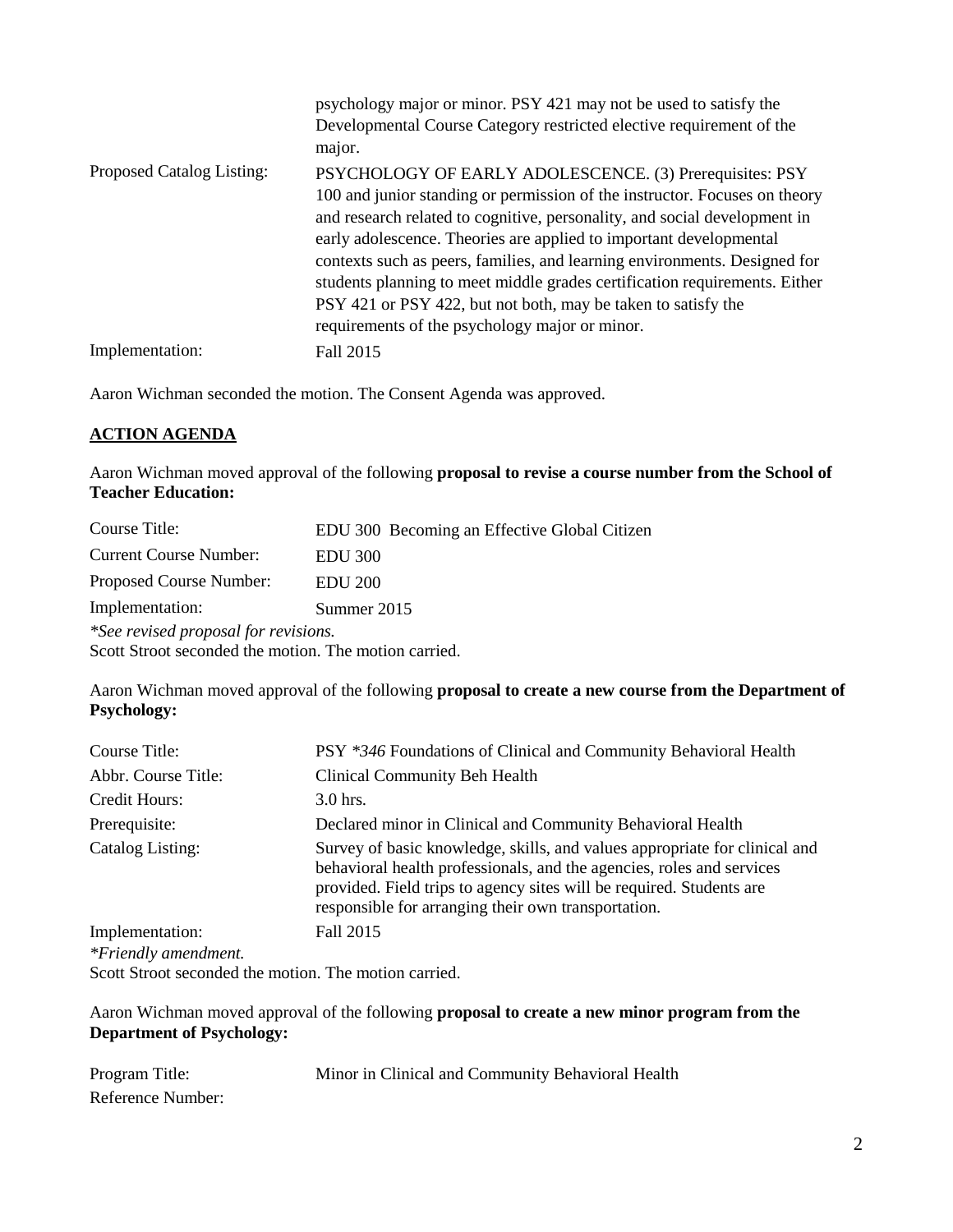| CIP Code:                                             | *42.2899                                                                                                                                                                                                                                                                                                                                                                                                                                                                                                                         |
|-------------------------------------------------------|----------------------------------------------------------------------------------------------------------------------------------------------------------------------------------------------------------------------------------------------------------------------------------------------------------------------------------------------------------------------------------------------------------------------------------------------------------------------------------------------------------------------------------|
| <b>Required Hours:</b>                                | 21.0 hrs.                                                                                                                                                                                                                                                                                                                                                                                                                                                                                                                        |
| Identification:                                       | The minor in Clinical and Community Behavioral Health contributes to the<br>preparation of students who are interested in careers in the mental health<br>field and human services sector. The minor requires 21 hours, 12 of which<br>must be upper level (300 or above). Required coursework is distributed<br>across four categories: Introductory - Psychology (3 hours), Introductory -<br>Collaborative Fields (6 hours), Community Connections (3 hours) and<br>Principles of Mental Health (9 hours; 6 from Psychology). |
| <b>Effective Catalog Year:</b>                        | Fall 2015                                                                                                                                                                                                                                                                                                                                                                                                                                                                                                                        |
| *Friendly amendment.                                  |                                                                                                                                                                                                                                                                                                                                                                                                                                                                                                                                  |
| See revised proposal for revisions.                   |                                                                                                                                                                                                                                                                                                                                                                                                                                                                                                                                  |
| Jeanine Huss seconded the motion. The motion carried. |                                                                                                                                                                                                                                                                                                                                                                                                                                                                                                                                  |

## **OGDEN COLLEGE OF SCIENCE AND ENGINEERING**

# **CONSENT AGENDA**

Aaron Wichman moved approval of the Consent Agenda.

# **Department of Computer Science:**

# **Proposal to revise course prerequisites/corequisites**

| <b>Course Title:</b>                                             | CS 299 Introduction to Research in Computer Science        |
|------------------------------------------------------------------|------------------------------------------------------------|
| Current<br>prerequisites/corequisites/spe<br>cial requirements:  | A "B" or better in CS 180 and 181 or consent of instructor |
| Proposed<br>prerequisites/corequisites/spe<br>cial requirements: | A "B" or better in CS 180 and 221 or consent of instructor |
| Implementation:                                                  | Fall 2015                                                  |
| Course Title:                                                    | CS 325 Computer Organization and Architecture              |
| Current<br>prerequisites/corequisites/<br>special requirements:  | $CS$ 181 with a grade of "C" or better                     |
| Proposed<br>prerequisites/corequisites/<br>special requirements: | $CS$ 221 with a grade of "C" or better                     |
| Implementation:                                                  | Fall 2015                                                  |
| Course Title:                                                    | CS 360 Software Engineering I                              |
| Current<br>prerequisites/corequisites/<br>special requirements:  | A grade of "C" or better in CS 181                         |
| Proposed<br>prerequisites/corequisites/<br>special requirements: | A grade of "C" or better in CS 221                         |
| Implementation:                                                  | Fall 2015                                                  |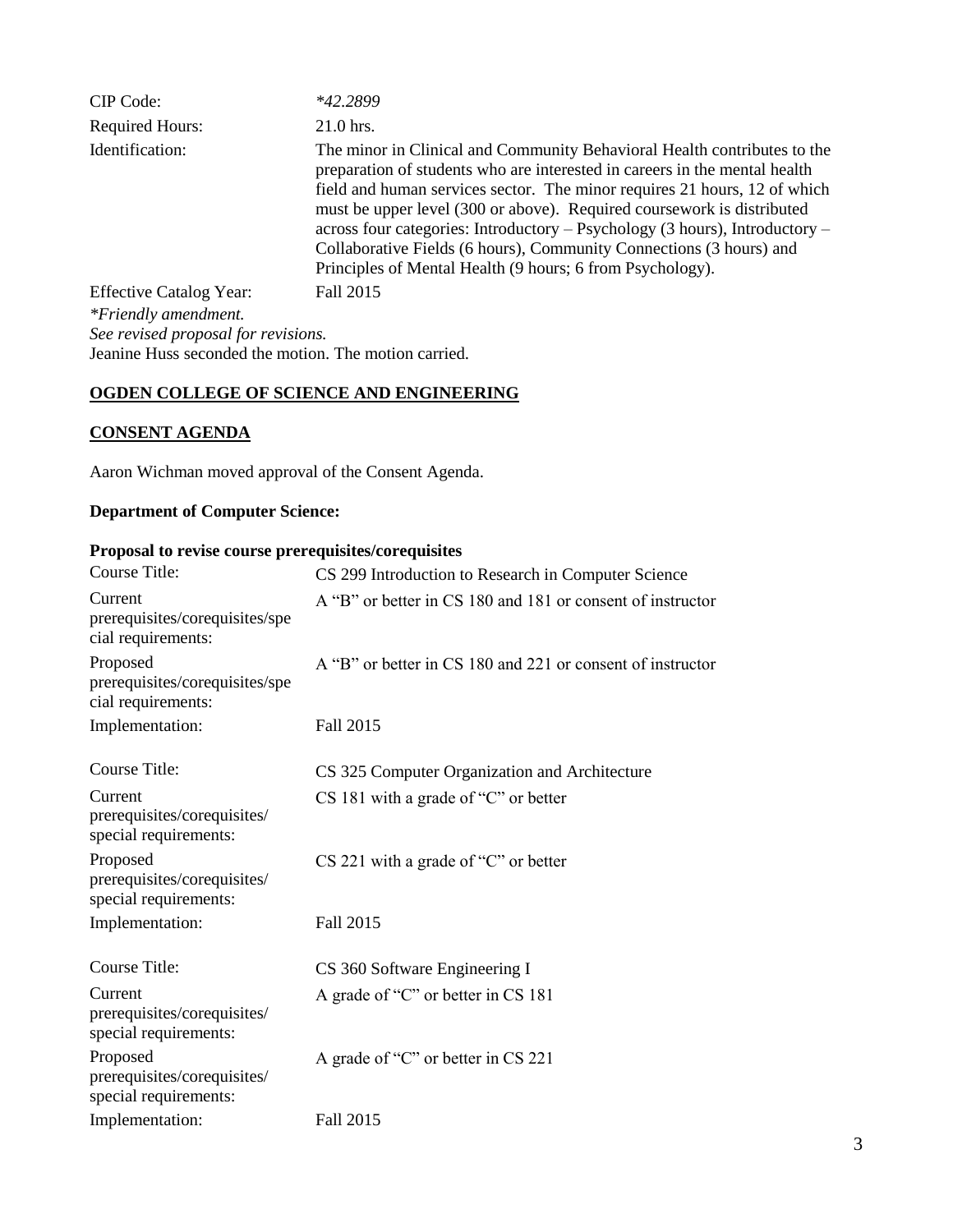| Course Title:                                                    | CS 382 Programming Languages                                                           |
|------------------------------------------------------------------|----------------------------------------------------------------------------------------|
| Current<br>prerequisites/corequisites/<br>special requirements:  | A grade of "C" or better in CS 181                                                     |
| Proposed<br>prerequisites/corequisites/<br>special requirements: | A grade of "C" or better in CS 221                                                     |
| Implementation:                                                  | Fall 2015                                                                              |
| Course Title:                                                    | CS 389 Practicum in Computer Science                                                   |
| Current<br>prerequisites/corequisites/<br>special requirements:  | A grade of "C" or better in CS 251 and consent of computer science<br>department head. |
| Proposed<br>prerequisites/corequisites/<br>special requirements: | A grade of "C" or better in CS 351 and consent of Computer Science<br>department head. |
| Implementation:                                                  | Fall 2015                                                                              |
| <b>Course Title:</b>                                             | CS 396 Intermediate Software Project                                                   |
| Current<br>prerequisites/corequisites/<br>special requirements:  | A grade of "C" or better in CS 251, ENG 307, and either COMM 161 or<br>145             |
| Proposed<br>prerequisites/corequisites/<br>special requirements: | A grade of "C" or better in CS 351, ENG 307, and either COMM 161 or<br>145             |
| Implementation:                                                  | Fall 2015                                                                              |

Scott Stroot seconded the motion. The Consent Agenda was approved.

# **ACTION AGENDA**

Scott Stroot moved approval of the following **proposal to revise course prerequisites/ corequisites from the Department of Computer Science:**

| Course Title:                    | CS 315 Introduction to UNIX           |
|----------------------------------|---------------------------------------|
| Current corequisite:             | CS 181                                |
| Proposed * <i>Prerequisite</i> : | $CS$ 221 *or permission of instructor |
| Implementation:                  | Fall 2015                             |
|                                  |                                       |

*\*Friendly amendment.*

Aaron Wichman seconded the motion. Voting was delayed pending consideration of the proposal to make multiple revisions to CS 181; the proposal was considered and the motion to approve carried. The motion to revise the course prerequisite for CS 315 carried.

Aaron Wichman moved approval of the following **proposal to make multiple revisions to a course from the Department of Computer Science:**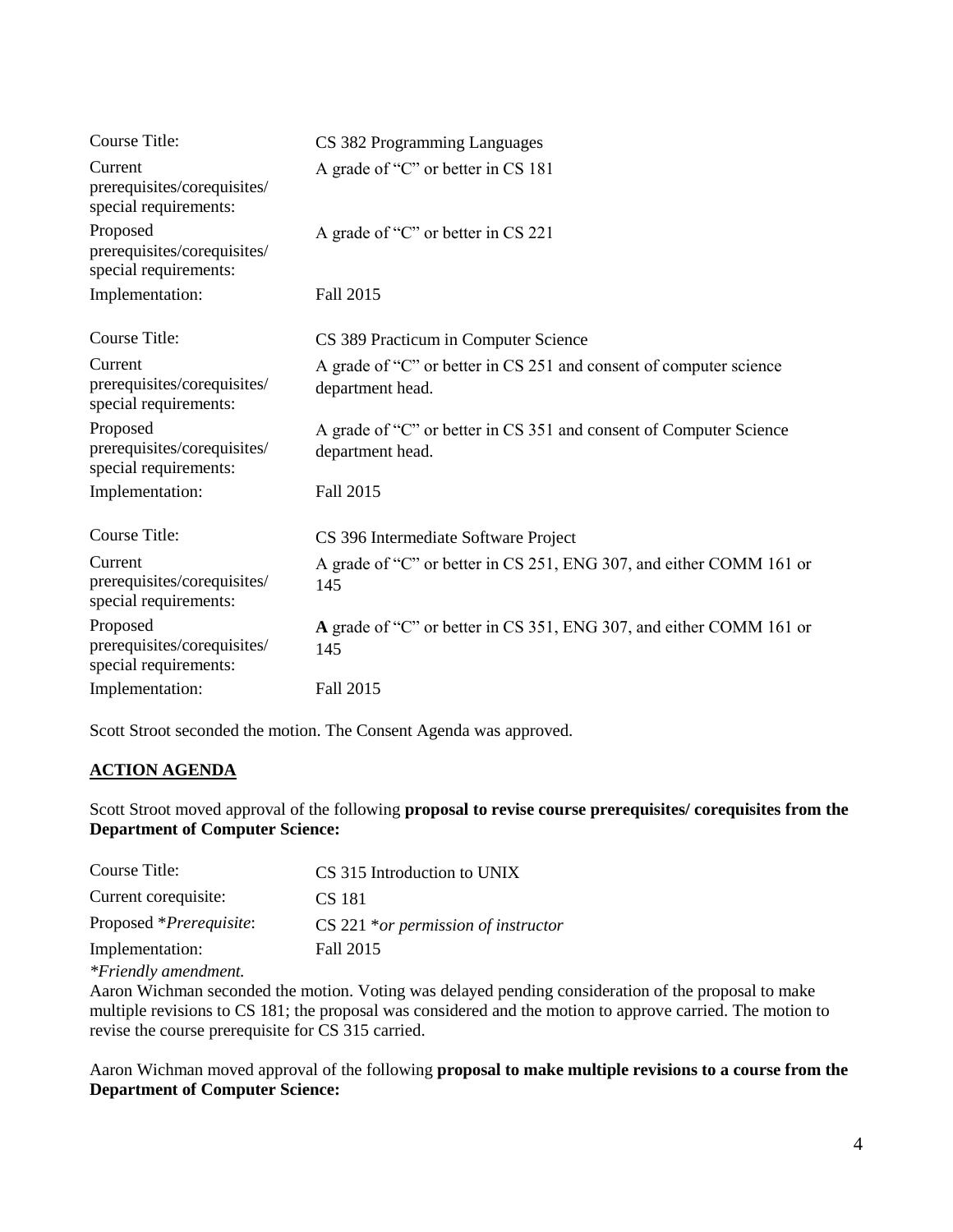| Course Title:                                                                                | CS 181 Computer Science II                                                                                                                                               |  |
|----------------------------------------------------------------------------------------------|--------------------------------------------------------------------------------------------------------------------------------------------------------------------------|--|
| <b>Current Course Number:</b>                                                                | CS 181                                                                                                                                                                   |  |
| Proposed Course Number:                                                                      | CS 221                                                                                                                                                                   |  |
| Current<br>prerequisites/corequisites/<br>special requirements:                              | PHIL 215 and CS 180 with grades of C or better, and eligibility to enroll in<br>a calculus course based on criteria developed by the Department of<br><b>Mathematics</b> |  |
| Proposed<br>prerequisites/corequisites/<br>special requirements:                             | CS 180 with grade of C or better, and eligibility to enroll in a calculus<br>course based on criteria developed by the Department of Mathematics                         |  |
| Implementation:                                                                              | Fall 2015                                                                                                                                                                |  |
| See revised proposal for revisions.<br>Jeanine Huss seconded the motion. The motion carried. |                                                                                                                                                                          |  |

# Aaron Wichman moved approval of the following **proposal to make multiple revisions to a course from the Department of Computer Science:**

| Course Title:                                                    | CS 280 Computer Science III                                |
|------------------------------------------------------------------|------------------------------------------------------------|
| <b>Current Course Number:</b>                                    | <b>CS 280</b>                                              |
| Proposed Course Number:                                          | $CS$ *339                                                  |
| Current<br>prerequisites/corequisites/<br>special requirements:  | A grade of "C" or better in CS 181 and MATH 136            |
| Proposed<br>prerequisites/corequisites/<br>special requirements: | A grade of "C" or better in CS 221, PHIL 215, and MATH 136 |
| Implementation:                                                  | Fall 2015                                                  |
| *Friendly amendment.                                             |                                                            |
| Jeanine Huss seconded the motion.                                |                                                            |

# Aaron Wichman moved approval of the following **proposal to make multiple revisions to a course from the Department of Computer Science:**

| Course Title:                                                    | CS 380 Data Structures and Algorithm Analysis    |
|------------------------------------------------------------------|--------------------------------------------------|
| <b>Current Course Number:</b>                                    | <b>CS 380</b>                                    |
| Proposed Course Number:                                          | CS 421                                           |
| Current<br>prerequisites/corequisites/<br>special requirements:  | A grade of "C" or better in CS 280 and STAT 301  |
| Proposed<br>prerequisites/corequisites/<br>special requirements: | A grade of "C" or better in CS *339 and STAT 301 |
| Implementation:                                                  | Fall 2015                                        |
| *Friendly amendment.                                             |                                                  |
| Scott Stroot seconded the motion. The motion carried.            |                                                  |

Aaron Wichman moved approval of the following **proposal to create a new course from the Department of Computer Science:**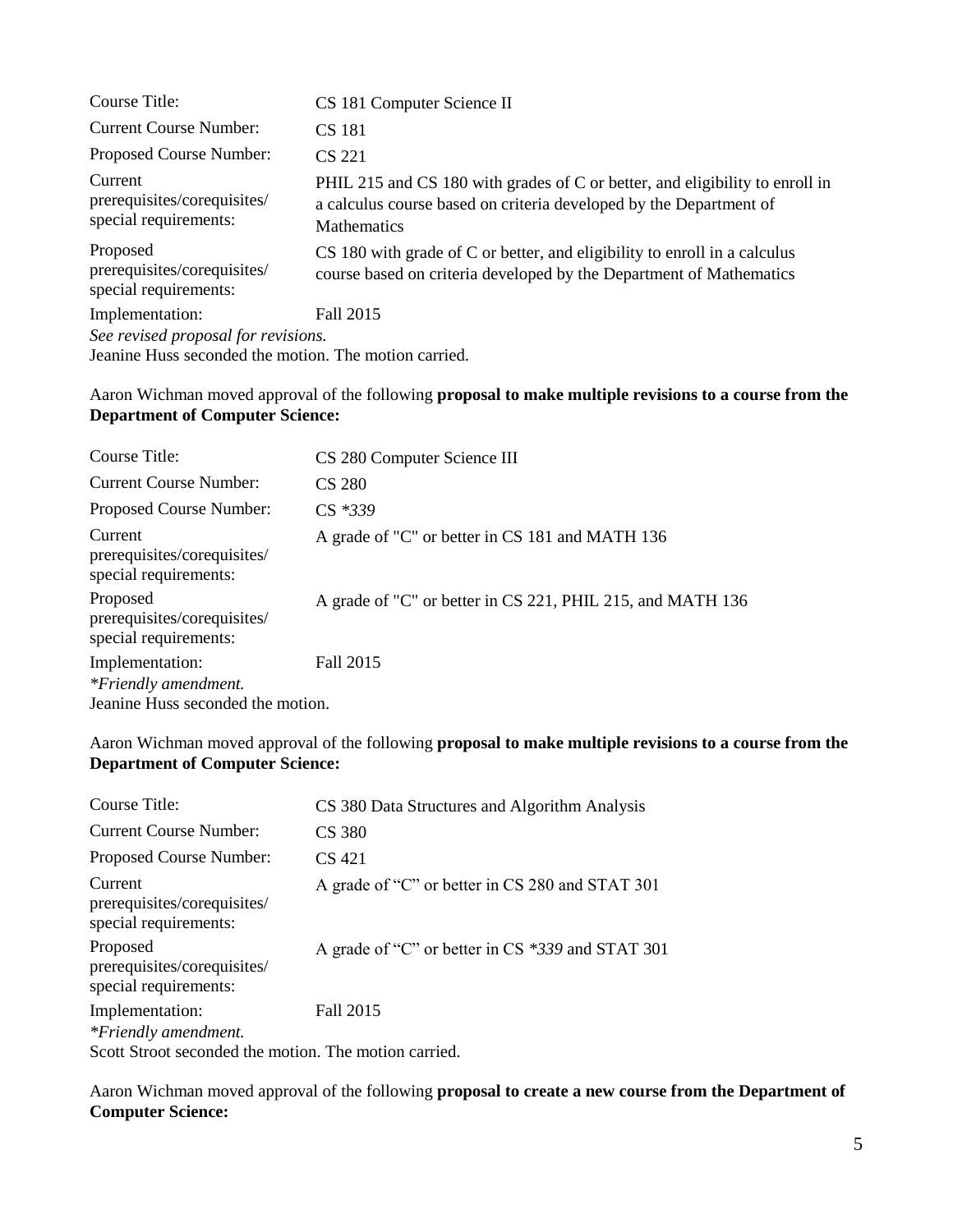| Course Title:               | CS 351 Database Management Systems I                                                                                                                                                                                                                   |
|-----------------------------|--------------------------------------------------------------------------------------------------------------------------------------------------------------------------------------------------------------------------------------------------------|
| Abbr. Course Title:         | Database Mgt Systems I                                                                                                                                                                                                                                 |
| Credit Hours:               | $3.0$ hrs.                                                                                                                                                                                                                                             |
| Prerequisites/Corequisites: | CS 221 with a grade of "C" or better                                                                                                                                                                                                                   |
| Catalog Listing:            | An introduction to relational database management systems and their<br>applications. Topics include relational model, relational algebra, SQL,<br>indexes, security, integrity rules, effective database design methods, and<br>database applications. |
| Implementation:             | Fall 2015                                                                                                                                                                                                                                              |

Jeanine Huss seconded the motion. The motion carried.

# Aaron Wichman moved approval of the following **proposal to revise course prerequisites/corequisites from the Department of Computer Science:**

| Course Title:                                                    | CS 381 Introduction to Computer Networks |
|------------------------------------------------------------------|------------------------------------------|
| Current<br>prerequisites/corequisites/<br>special requirements:  | $CS$ 280 with a grade of "C" or better   |
| Proposed<br>prerequisites/corequisites/<br>special requirements: | $CS$ *339 with a grade of "C" or better  |
| Implementation:                                                  | Fall 2015                                |
| *Friendly amendment.                                             |                                          |
| Scott Stroot seconded the motion. The motion carried.            |                                          |

## Aaron Wichman moved approval of the following **proposal to revise course prerequisites/corequisites from the Department of Computer Science:**

| Course Title:                                                    | CS 446 Interactive Computer Graphics                       |
|------------------------------------------------------------------|------------------------------------------------------------|
| Current<br>prerequisites/corequisites/<br>special requirements:  | MATH 307 and CS 280 both with grades of "C" or better      |
| Proposed<br>prerequisites/corequisites/<br>special requirements: | MATH 307 and CS $*339$ , both with grades of "C" or better |
| Implementation:                                                  | Fall 2015                                                  |
| *Friendly amendment.                                             |                                                            |
| Scott Stroot seconded the motion. The motion carried.            |                                                            |

# Aaron Wichman moved approval of the following **proposal to revise course prerequisites/corequisites from the Department of Computer Science:**

| Course Title:               | CS 456 Artificial Intelligence                       |
|-----------------------------|------------------------------------------------------|
| Current                     | CS 360 and CS 280, both with grades of "C" or better |
| prerequisites/corequisites/ |                                                      |
| special requirements:       |                                                      |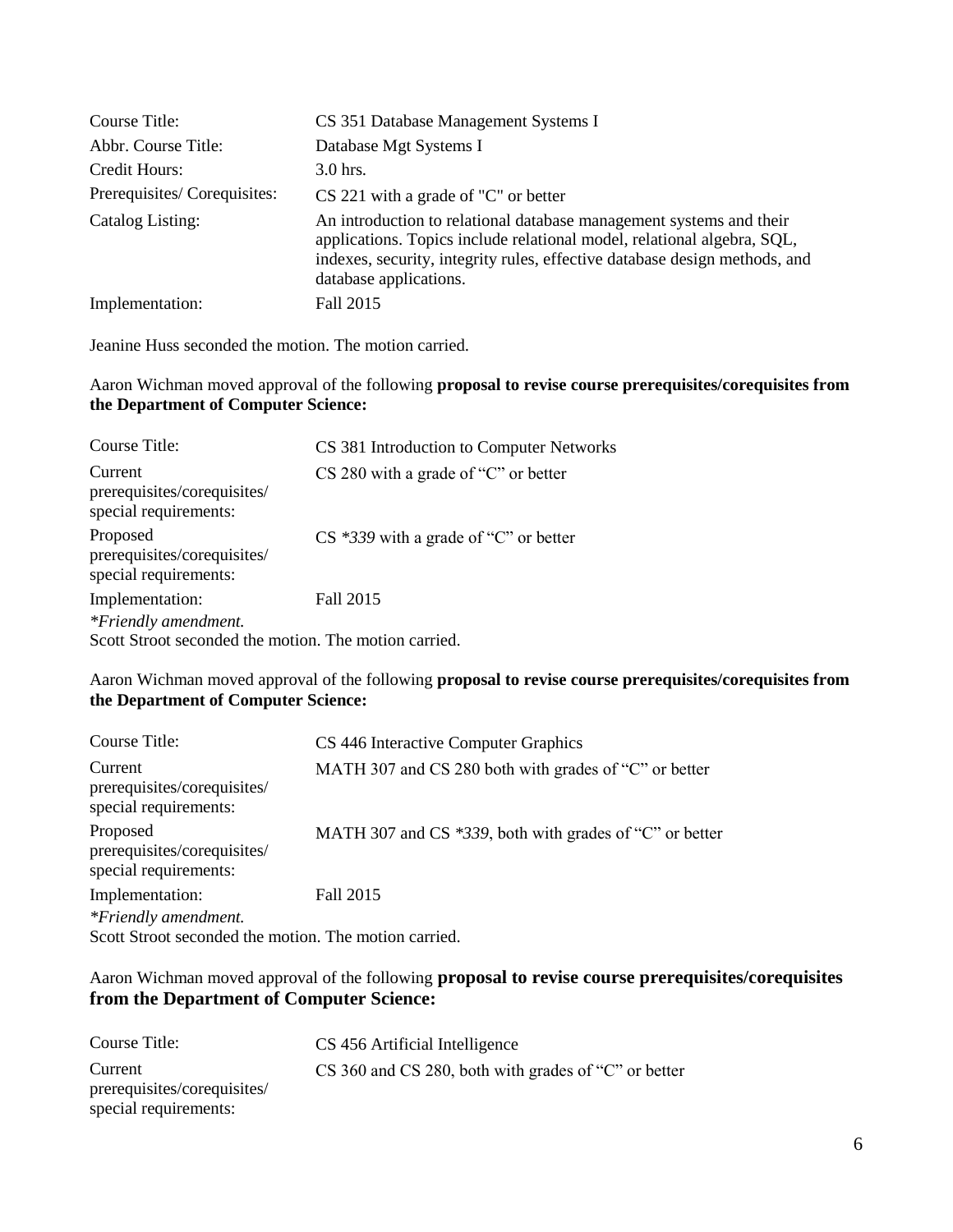Proposed prerequisites/corequisites/ special requirements: CS 360 and CS *\*339*, both with grades of "C" or better Implementation: Fall 2015 *\*Friendly amendment.* Scott Stroot seconded the motion. The motion carried.

# Scott Stroot moved approval of the following **proposal to make multiple revisions to a course from the Department of Computer Science:**

| Course Title:                                                    | CS 443 Database Management Systems                                         |
|------------------------------------------------------------------|----------------------------------------------------------------------------|
| Proposed Course Title:                                           | Database Management Systems II                                             |
| Proposed Abbr. Course Title:                                     | Database Management Systems II                                             |
| Current<br>prerequisites/corequisites/<br>special requirements:  | CS 251 and 280, or permission of instructor                                |
| Proposed<br>prerequisites/corequisites/<br>special requirements: | Grades of "C" or better in CS *339 and CS 351, or permission of instructor |
| Implementation:                                                  | Fall 2015                                                                  |
| *Friendly amendment.                                             |                                                                            |
| Jeanine Huss seconded the motion. The motion carried.            |                                                                            |

Aaron Wichman moved approval of the following **proposal to revise a program from the Department of Computer Science:**

| Program Title:                 | Major in Computer Science                                                                              |  |
|--------------------------------|--------------------------------------------------------------------------------------------------------|--|
| Reference Number:              | 629P (seeking admission)                                                                               |  |
|                                | 629 (officially admitted)                                                                              |  |
| <b>Required Hours:</b>         | $44-50$ hrs.                                                                                           |  |
| Identification:                | Change the course numbers for CS 181, CS 280, and CS 380<br>$\bullet$<br>• Replace CS 251 with CS 351. |  |
| <b>Effective Catalog Year:</b> | Fall 2015                                                                                              |  |

Scott Stroot seconded the motion. The motion carried.

Scott Stroot moved approval of the following **proposal to revise a program from the Department of Computer Science:**

| Program Title:                 | Minor in Computer Science                                                                                                                                                                                              |
|--------------------------------|------------------------------------------------------------------------------------------------------------------------------------------------------------------------------------------------------------------------|
| Reference Number:              | 341                                                                                                                                                                                                                    |
| <b>Required Hours:</b>         | 23.0 hrs.                                                                                                                                                                                                              |
| Identification:                | Change the course numbers for CS 181 and CS 280<br>$\bullet$<br>Replace CS 251 with CS 351<br>$\bullet$<br>Delete the additional requirements<br>$\bullet$<br>Change number of credit hours from 23 to 20<br>$\bullet$ |
| <b>Effective Catalog Year:</b> | Fall 2015                                                                                                                                                                                                              |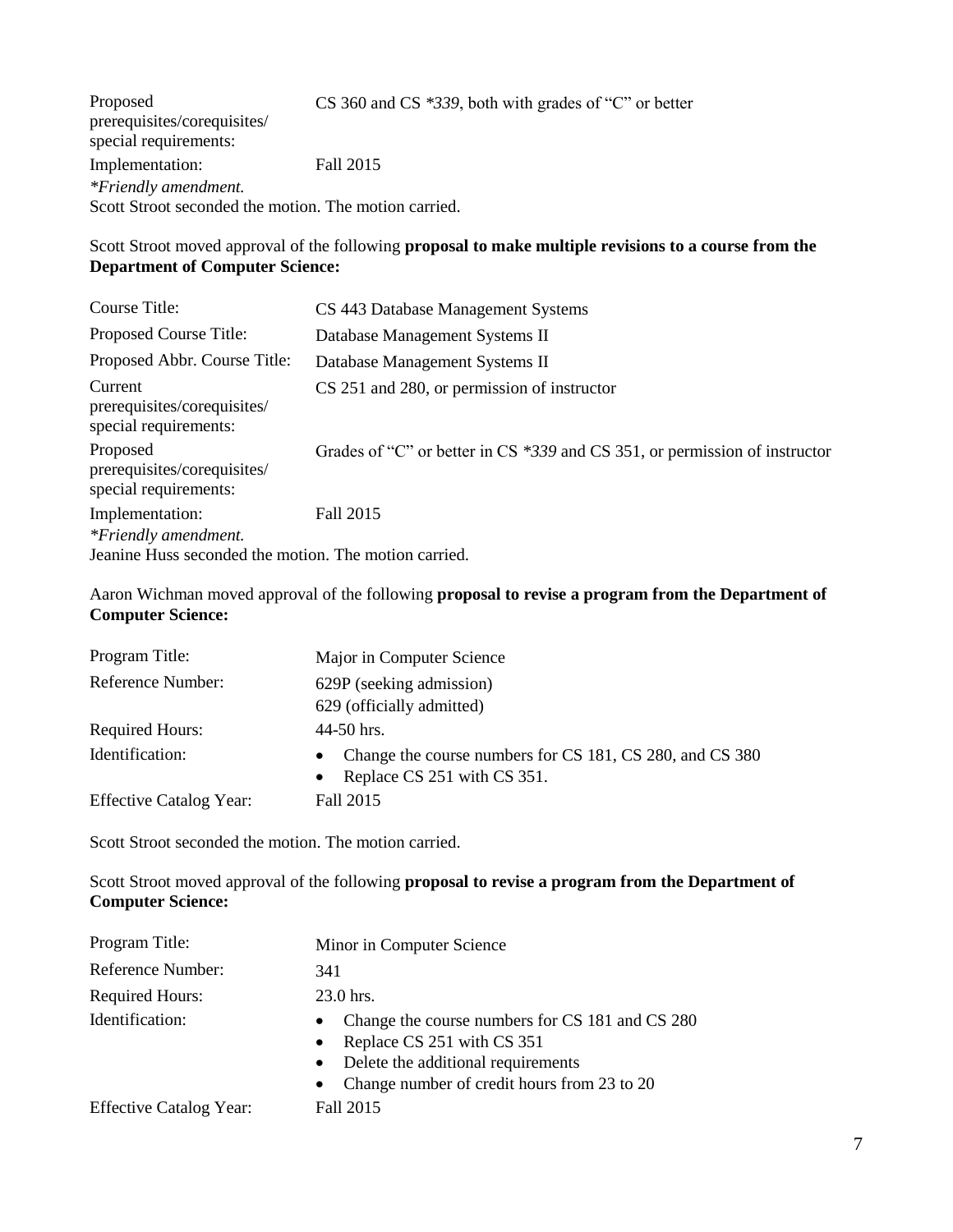Aaron Wichman seconded the motion. The motion carried.

Aarron Wichman moved approval of the following **proposal to create a new course from the Department of Physics and Astronomy:**

| Course Title:                       | PSY 425 Physics of Materials Science                                                                                                                                                                                                                                                                                                                                                                                                                                                           |
|-------------------------------------|------------------------------------------------------------------------------------------------------------------------------------------------------------------------------------------------------------------------------------------------------------------------------------------------------------------------------------------------------------------------------------------------------------------------------------------------------------------------------------------------|
| Abbr. Course Title:                 | Phys Mat Sci                                                                                                                                                                                                                                                                                                                                                                                                                                                                                   |
| Credit Hours:                       | 3.0 hrs.                                                                                                                                                                                                                                                                                                                                                                                                                                                                                       |
| Prerequisites:                      | PHYS321, MATH 237                                                                                                                                                                                                                                                                                                                                                                                                                                                                              |
| Corequisites:                       | PHYS440, MATH 331                                                                                                                                                                                                                                                                                                                                                                                                                                                                              |
| Catalog Listing:                    | This course investigates the fundamental quantum physics of bonding,<br>energetics and structure that underpins the foundation of the physics of<br>materials. The physical properties of nanomaterials and their<br>corresponding applications will be explored using the principles of<br>quantum physics. Materials examined include engineered metal alloys,<br>electronic and magnetic materials, ionic and network solids, ceramics,<br>polymers, and biomaterials at all length scales. |
| Implementation:                     | Fall 2015                                                                                                                                                                                                                                                                                                                                                                                                                                                                                      |
| See revised proposal for revisions. |                                                                                                                                                                                                                                                                                                                                                                                                                                                                                                |

Scott Stroot seconded the motion. The motion carried.

# **COLLEGE OF HEALTH AND HUMAN SERVICES**

#### **CONSENT AGENDA**

Scott Stroot moved approval of the Consent Agenda.

#### **Department of Public Health:**

#### **revise course prerequisites**

| Course Title:           | PH 365 Human Sexuality    |
|-------------------------|---------------------------|
| Current prerequisites:  | PH100 and junior standing |
| Proposed prerequisites: | None                      |
| Implementation:         | Fall 2015                 |

# **Department of Family and Consumer Sciences:**

#### **revise course prerequisites/corequisites**

| Course Title:                                                    | HMD 472 Strategic Management in the Hospitality Industry                                                 |
|------------------------------------------------------------------|----------------------------------------------------------------------------------------------------------|
| Current<br>prerequisites/corequisites/<br>special requirements:  | Prerequisites: FACS-313, HMD-354, MKT-220; Corequisite: HMD-470;<br>Special requirement: Senior Standing |
| Proposed<br>prerequisites/corequisites/<br>special requirements: | Prerequisites: HMD-313, HMD-354, HMD-373; Corequisite: HMD-470;<br>Special requirement: Senior Standing  |
| Implementation:                                                  | Fall 2015                                                                                                |

### **Department of Social Work:**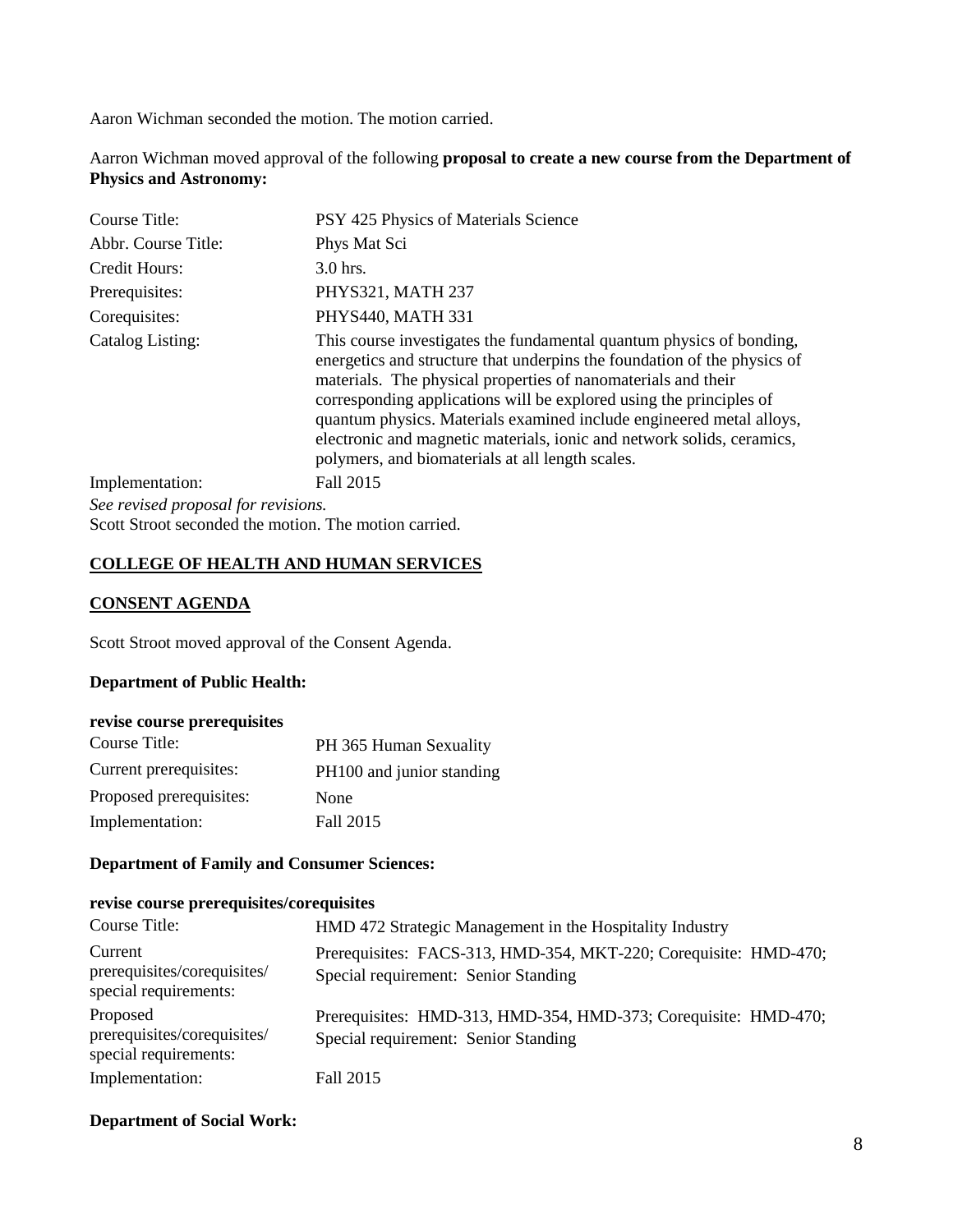| revise course grade type |                                                |
|--------------------------|------------------------------------------------|
| Course Title:            | <b>SWRK 480 Social Work Field Practicum I</b>  |
| Current Grade Type:      | <b>Standard Letter Grade</b>                   |
| Proposed Grade Type:     | Pass/Fail                                      |
| Implementation:          | Fall 2015                                      |
|                          |                                                |
| Course Title:            | <b>SWRK 482 Social Work Field Practicum II</b> |
| Current Grade Type:      | Standard Letter Grade                          |
| Proposed Grade Type:     | Pass/Fail                                      |
| Implementation:          | Fall 2015                                      |

Aaron Wichman seconded the motion. The Consent Agenda was approved.

# **ACTION AGENDA**

Aaron Wichman moved approval of the following **proposal to revise course credit hours the School of Nursing:**

| Course Title:                 | NURS 343 Senior Practicum |
|-------------------------------|---------------------------|
| <b>Current Credit Hours:</b>  | $3.0$ hrs.                |
| <b>Proposed Credit Hours:</b> | $4.0$ hrs.                |
| Implementation:               | Fall 2015                 |

Scott Stroot seconded the motion. The motion carried.

Aaron Wichman moved approval of the following **proposal to revise course credit hours the School of Nursing:**

| Course Title:                | NURS 422 Mental Health Nursing |
|------------------------------|--------------------------------|
| <b>Current Credit Hours:</b> | $2.0$ hrs.                     |
| Proposed Credit Hours:       | $3.0$ hrs.                     |
| Implementation:              | Fall 2015                      |

Scott Stroot seconded the motion. The motion carried.

Scott Stroot moved approval of the following **proposal to revise a program from the School of Nursing:**

| Program Title:                 | Bachelor of Science in Nursing                                                                                                                                                        |
|--------------------------------|---------------------------------------------------------------------------------------------------------------------------------------------------------------------------------------|
| Reference Number:              | 586                                                                                                                                                                                   |
| <b>Required Hours:</b>         | 58.0 hrs.                                                                                                                                                                             |
| Identification:                | Delete AH 290 as a prerequisite course for the BSN program<br>Reflect addition of one hour each to N422 and N343 courses increasing the<br>Nursing Program credit hours from 58 to 60 |
| <b>Effective Catalog Year:</b> | Fall 2015                                                                                                                                                                             |

Aaron Wichman seconded the motion. The motion carried.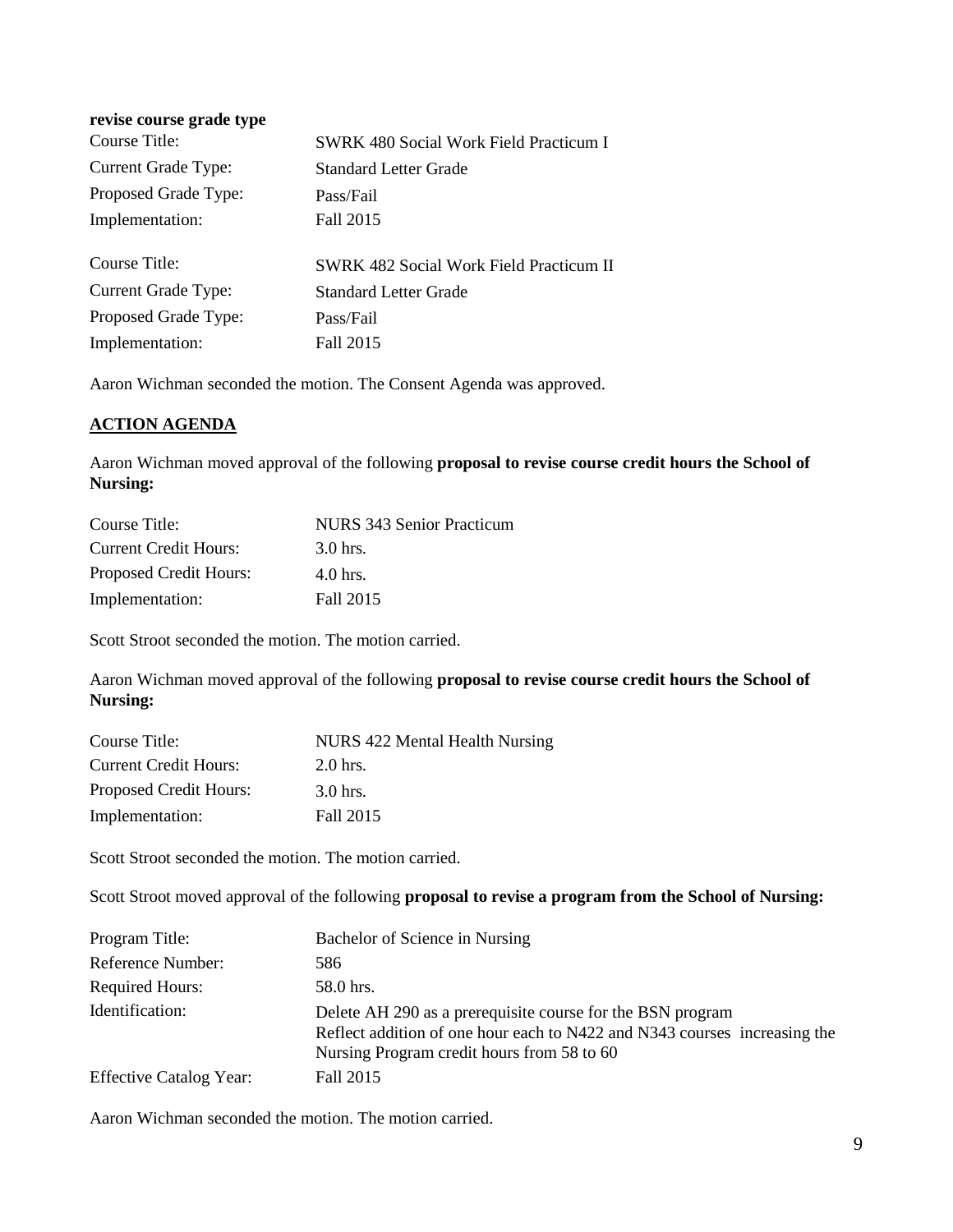# Aaron Wichman moved approval of the following **proposal to create a new certificate program:**

| Program Title:                 | Interdisciplinary Patient Navigator Certificate                                                                                                                                                                                                                                                                                                                                                                                                                                                                                                                                                                                                                                                                                                                                                                                                                                                                                                                                                                                                                                                                                                                                                                                                                                                                                                                                                                                                                                                                                                                                                                                                                                                                                                                                                                                                                                                    |
|--------------------------------|----------------------------------------------------------------------------------------------------------------------------------------------------------------------------------------------------------------------------------------------------------------------------------------------------------------------------------------------------------------------------------------------------------------------------------------------------------------------------------------------------------------------------------------------------------------------------------------------------------------------------------------------------------------------------------------------------------------------------------------------------------------------------------------------------------------------------------------------------------------------------------------------------------------------------------------------------------------------------------------------------------------------------------------------------------------------------------------------------------------------------------------------------------------------------------------------------------------------------------------------------------------------------------------------------------------------------------------------------------------------------------------------------------------------------------------------------------------------------------------------------------------------------------------------------------------------------------------------------------------------------------------------------------------------------------------------------------------------------------------------------------------------------------------------------------------------------------------------------------------------------------------------------|
| <b>Reference Number:</b>       |                                                                                                                                                                                                                                                                                                                                                                                                                                                                                                                                                                                                                                                                                                                                                                                                                                                                                                                                                                                                                                                                                                                                                                                                                                                                                                                                                                                                                                                                                                                                                                                                                                                                                                                                                                                                                                                                                                    |
| CIP Code:                      | 51.9999                                                                                                                                                                                                                                                                                                                                                                                                                                                                                                                                                                                                                                                                                                                                                                                                                                                                                                                                                                                                                                                                                                                                                                                                                                                                                                                                                                                                                                                                                                                                                                                                                                                                                                                                                                                                                                                                                            |
| <b>Required Hours:</b>         | 19-23 hrs.                                                                                                                                                                                                                                                                                                                                                                                                                                                                                                                                                                                                                                                                                                                                                                                                                                                                                                                                                                                                                                                                                                                                                                                                                                                                                                                                                                                                                                                                                                                                                                                                                                                                                                                                                                                                                                                                                         |
| Identification:                | The Interdisciplinary Patient Navigator Certificate will prepare students in<br>the health care professions to effectively assist diverse clients to locate<br>appropriate healthcare services, participate in healthcare decision-making,<br>and understand medical vernacular and processes in the healthcare system.<br>This program prepares students in the health care professions by increasing<br>understanding of both the complexity of the US healthcare system and the<br>diverse barriers and strengths of rural healthcare clients. Legal and ethical<br>issues in healthcare provision are examined. Students completing this<br>certificate will be prepared to work with patients in healthcare or<br>community settings at all stages of the healthcare process including<br>preventative care, maintaining a healthy lifestyle; diagnosis, treatment, and<br>disease management; and adjustment to chronic illness or sometimes end of<br>life. One of the required courses--HIM 100-- has additional requirements of<br>1) Liability Insurance, 2) Immunizations, 3) Drug Screen, 4) Criminal<br>Background Check, 5) Professional Organization Membership. Some of<br>these requirements may be met in other professional programs, and your<br>Certificate Advisor can assist you with determining if the requirements are<br>met. These requirements will cost about \$150 in most cases. The certificate<br>requires 19-23 credit hours and requires the following core courses: CORE-<br>-HIM 100, AH 290, HIM 291, HIM 292, HCA 340, AND 1 course from<br>EACH of the following 3 categories: (1) Legal Issues—HIM 225, SWRK<br>375, SWRK 433, or PH 447 (2) Collaboration-SWRK 357, NURS 400, or<br>COMM 440, (3) Cultural Competency—CD 200, NURS 321, SWRK 330,<br>HCA 347. Courses that apply to the certificate must be completed with a<br>grade of "C" or better. |
| <b>Effective Catalog Year:</b> | Fall 2015                                                                                                                                                                                                                                                                                                                                                                                                                                                                                                                                                                                                                                                                                                                                                                                                                                                                                                                                                                                                                                                                                                                                                                                                                                                                                                                                                                                                                                                                                                                                                                                                                                                                                                                                                                                                                                                                                          |

Scott Stroot seconded the motion. The motion carried.

Martha Day moved approval of the following **proposal to create a new course from the Department of Social Work:**

| Course Title:               | <b>SWRK 357 Case Management</b>                                                                                                                                                                                                                                                                                                                                                                                                                                                                                                            |
|-----------------------------|--------------------------------------------------------------------------------------------------------------------------------------------------------------------------------------------------------------------------------------------------------------------------------------------------------------------------------------------------------------------------------------------------------------------------------------------------------------------------------------------------------------------------------------------|
| Abbr. Course Title:         | Case Management                                                                                                                                                                                                                                                                                                                                                                                                                                                                                                                            |
| Credit Hours:               | $3.0$ hrs.                                                                                                                                                                                                                                                                                                                                                                                                                                                                                                                                 |
| Prerequisites/Corequisites: | None                                                                                                                                                                                                                                                                                                                                                                                                                                                                                                                                       |
| Catalog Listing:            | This course introduces students to the fundamental aspects of case<br>management (service coordination), including common case management<br>roles, processes, responsibilities, and employment challenges. Major<br>content areas include: case management roles (including advocate, broker,<br>resource coordinator), the roles and responsibilities of the multidisciplinary<br>team (including nurses, social worker, physicians, and other disciplines),<br>case management with special populations (forensic, geriatric, children, |